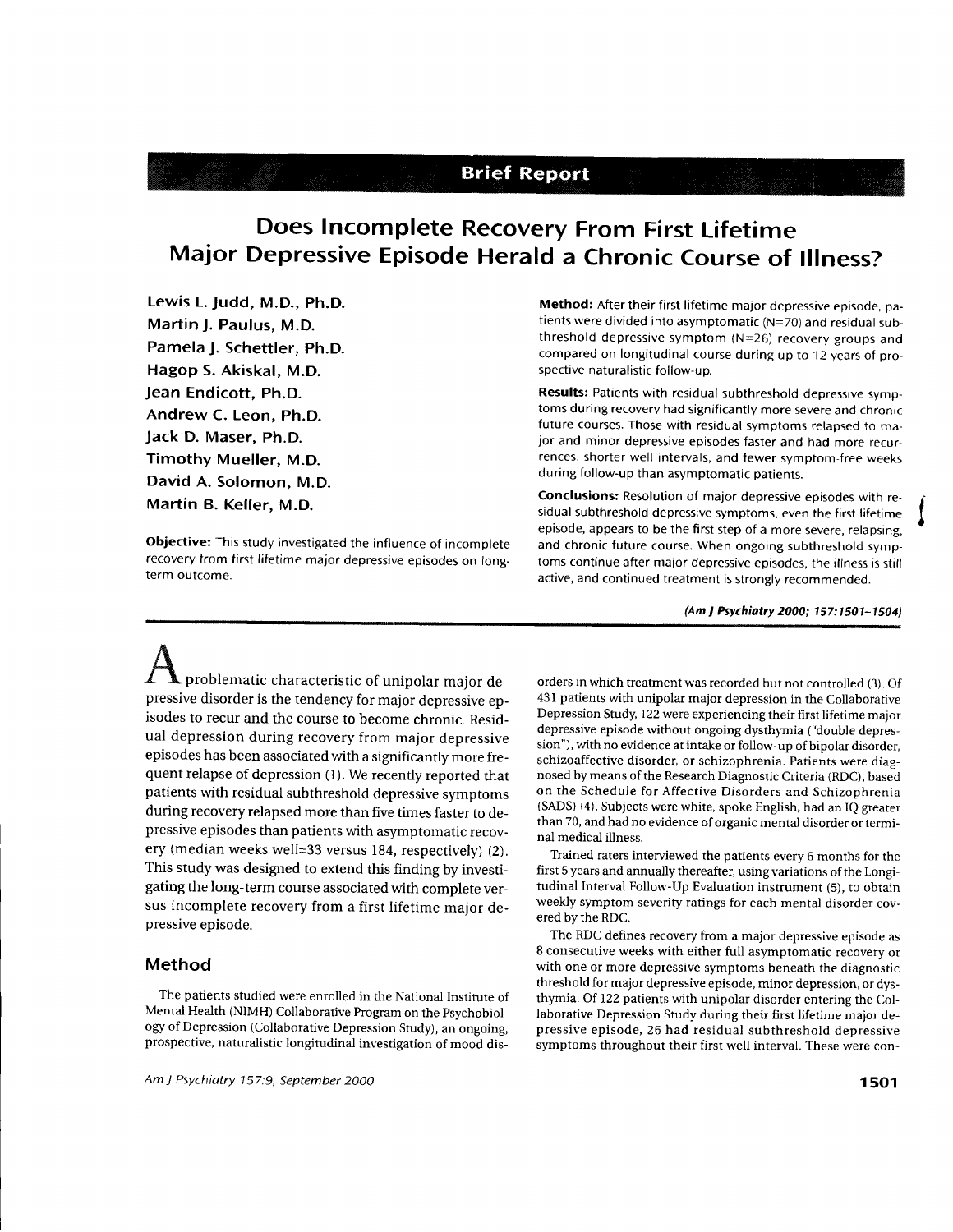| Characteristic                                                       | <b>Patients With Residual</b><br>Subthreshold Depressive<br>Symptoms ( $N=26$ ) |      |                |      | <b>Asymptomatic Patients</b><br>$(N=70)$ |      |                |      | Analysis                                  |                   |                      |  |
|----------------------------------------------------------------------|---------------------------------------------------------------------------------|------|----------------|------|------------------------------------------|------|----------------|------|-------------------------------------------|-------------------|----------------------|--|
|                                                                      | Median                                                                          |      |                |      | Median                                   |      |                |      | Generalized<br>Wilcoxon Test $(\chi^2)^b$ | df                | $\boldsymbol{p}$     |  |
| Weeks to relapse or recurrence of depressive<br>episode <sup>c</sup> |                                                                                 |      |                |      |                                          |      |                |      |                                           |                   |                      |  |
| Major depressive episode<br>Any depressive episode <sup>d</sup>      | 103.0<br>23.0                                                                   |      |                |      | 384.0<br>288.0                           |      |                |      | 16.52<br>62.17                            | 1<br>$\mathbf{1}$ | < 0.0001<br>< 0.0001 |  |
|                                                                      |                                                                                 |      |                |      |                                          |      |                |      |                                           |                   |                      |  |
|                                                                      | Mean                                                                            | SD - |                |      | Mean<br>$\mathcal{L}_{\mathcal{L}}$      | SD   |                |      | $\mathbb{Z}^m$                            | df                | р                    |  |
| Length of follow-up (years)                                          | 9.0                                                                             | 4.3  |                |      | 8.0                                      | 5.1  |                |      | 0.10                                      | 94                | n.s.                 |  |
|                                                                      | a tati                                                                          |      |                |      |                                          |      |                |      | Wilcoxon Rank                             |                   |                      |  |
|                                                                      | Mean                                                                            | SD   | N              | %    | Mean                                     | SD   | 'N             | %    | Sum Test $(z)$                            |                   | p                    |  |
| Number of subsequent depressive episodes                             |                                                                                 |      |                |      |                                          |      |                |      |                                           |                   |                      |  |
| Major depression                                                     | 1.3                                                                             | 1.4  |                |      | 1.0                                      | 1.6  |                |      | 1.18                                      |                   | n.s.                 |  |
| None                                                                 |                                                                                 |      | 10             | 38.5 |                                          |      | 33             | 47.1 |                                           |                   |                      |  |
| 1 or 2                                                               |                                                                                 |      | 11             | 42.3 |                                          |      | 29             | 41.4 |                                           |                   |                      |  |
| 3 or more                                                            |                                                                                 |      | 5              | 19.2 |                                          |      | 8              | 11.4 |                                           |                   |                      |  |
| Minor depression or dysthymia<br>None                                | 1.2                                                                             | 1.2  | 11             | 42.3 | 0.5                                      | 0.9  | 48             | 68.6 | 2.81                                      |                   | 0.005                |  |
| 1 or 2                                                               |                                                                                 |      | 9              | 34.6 |                                          |      | 20             | 28.6 |                                           |                   |                      |  |
| 3 or more                                                            |                                                                                 |      | 6              | 23.1 |                                          |      | $\overline{2}$ | 2.9  |                                           |                   |                      |  |
| Any depression                                                       | 2.5                                                                             | 1.9  |                |      | 1.5                                      | 1.8  |                |      | 2.72                                      |                   | 0.006                |  |
| None                                                                 |                                                                                 |      | $\overline{2}$ | 7.7  |                                          |      | 24             | 34.3 |                                           |                   |                      |  |
| 1 or 2                                                               |                                                                                 |      | 12             | 46.2 |                                          |      | 31             | 44.3 |                                           |                   |                      |  |
| 3 or more                                                            |                                                                                 |      | 12             | 46.2 |                                          |      | 15             | 21.4 |                                           |                   |                      |  |
|                                                                      | Mean                                                                            | SD   |                |      | Mean.                                    | SD   | Cabinet Co.    |      | $t^e$                                     | df                | $\boldsymbol{p}$     |  |
| Percent of follow-up weeks at four                                   |                                                                                 |      |                |      |                                          |      |                |      |                                           |                   |                      |  |
| thresholds of depressive symptom severity                            |                                                                                 |      |                |      |                                          |      |                |      |                                           |                   |                      |  |
| Asymptomatic                                                         | 31.8                                                                            | 35.3 |                |      | 78.7                                     | 24.1 |                |      | 7.00                                      | $94^{\dagger}$    | < 0.001              |  |
| Subthreshold symptoms                                                | 38.0                                                                            | 28.1 |                |      | 7.9                                      | 11.1 |                |      | 4.43                                      | 26.58             | 0.0001               |  |
| Minor depression or dysthymia                                        | 18.8                                                                            | 19.1 |                |      | 8.7                                      | 16.2 |                |      | 2.28                                      | $94^{\dagger}$    | 0.03                 |  |
| Major depression                                                     | 11.3                                                                            | 18.3 |                |      | 4.8                                      | 7.9  |                |      | 1.77                                      | 28.28             | n.s.                 |  |

#### TABLE 1. Long-Term Course of Illness for Patients With and Without Residual Symptoms Following Resolution of First Lifetime Episode of Major Depression<sup>a</sup>

<sup>1</sup> Diagnosis of major depressive disorder was based on the Research Diagnostic Criteria.

<sup>b</sup> Test of overall difference in survival distributions.

<sup>c</sup> Obtained from survival analysis.

<sup>d</sup> Major depression, minor depression, or dysthymia.

<sup>e</sup> The t test was performed on the arc sine transformation of original percentage variables.

Group variances were equal.

<sup>8</sup> After adjustment for unequal group variances.

trasted with 70 patients who achieved symptom-free recovery for 80% or more of the weeks during the well interval.

After recovery from the major depressive episode at intake, patients were followed an average of 490.2 weeks (SD=240.8, range= 20-780), or 9.4 years. The two recovery groups were compared on demographic and clinical characteristics and long-term outcome. A two-tailed alpha of p=0.05 was used to determine significance. Key results are contained in Table 1.

#### **Results**

The two recovery groups were not significantly different regarding age, sex, educational status, marital status, age at first lifetime major depressive episode, extracted score on the Hamilton Rating Scale for Depression, endogenous depression rating, duration of major depressive episode at intake, worst global assessment of severity score (Global Assessment Scale) (6) during the major depressive episode at intake, or mean length of follow-up. Significantly more subjects in the recovery group with subthreshold depressive symptoms than in the asymptomatic group were inpatients at intake (84.6% versus 57.1%, respectively) ( $\chi^2$ =6.26, df=1, p=0.01), but this did not account for difference in outcomes. Of 13 SADS item scores, only the score for suicidal ideation and behavior was significantly higher for the recovery group with residual subthreshold depressive symptoms than for the asymptomatic group (mean=7.2, SD=5.6, versus mean= 5.0, SD=4.2, respectively)  $(z=2.09, p=0.04, Wilcoxon rank)$ sum test). The recovery groups were not significantly different in the prevalence of 12 comorbid mental and/or substance abuse disorders before intake, at intake, or during the first well interval. They also did not differ on mean composite antidepressant treatment scores (7) during the major depressive episode at intake, although the patients with subthreshold depressive symptoms received significantly higher levels of weekly antidepressant medication during their first well interval (t=2.67, df=94, p=0.009).

Survival analysis showed a relapse or recurrence of the next major depressive episode occurred more than three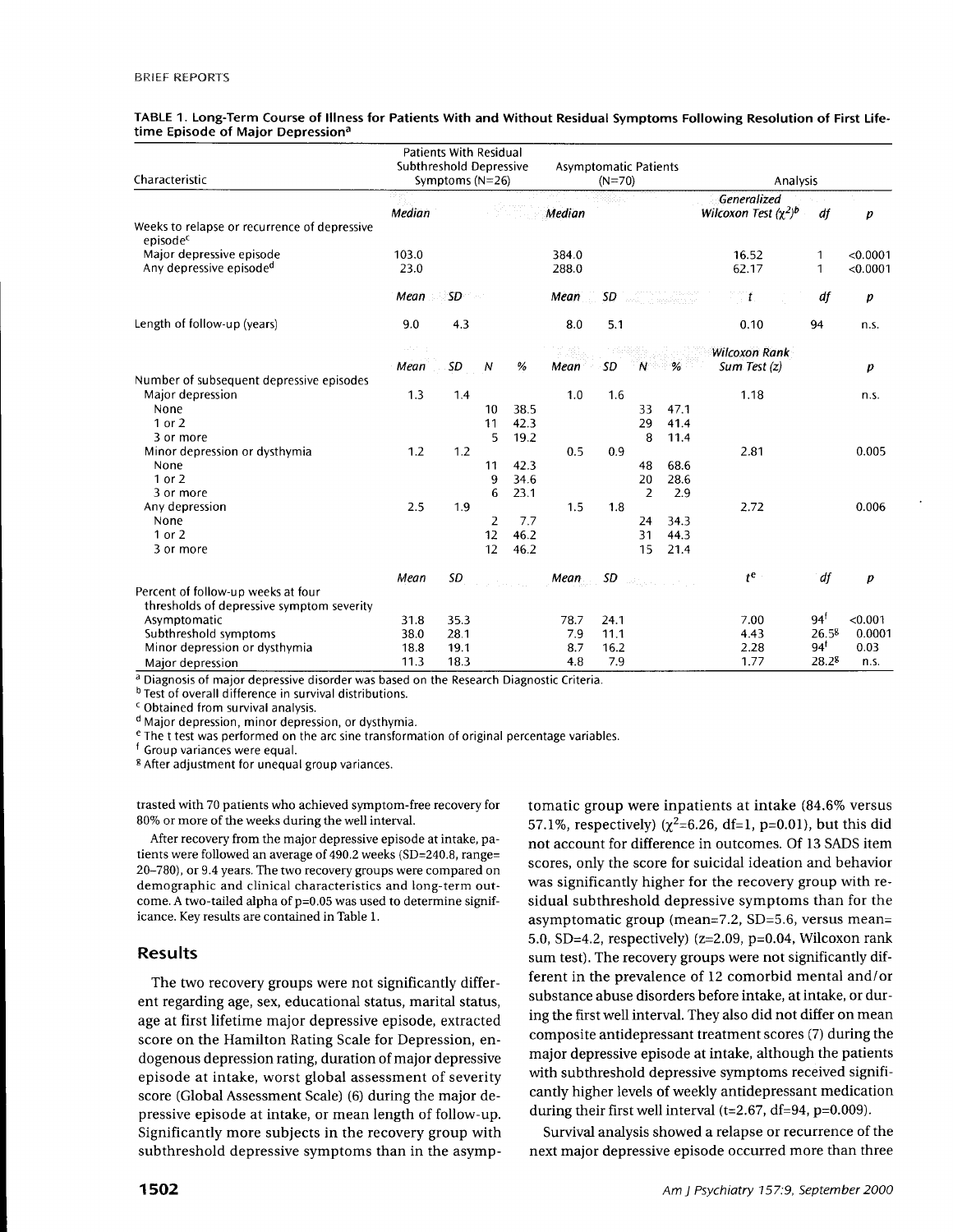times faster for patients with subthreshold depressive symptoms than for asymptomatic patients (Table l). First relapse or recurrence of any depressive episode (major depressive episode, minor depression, or dysthymia) occurred more than 12 times faster for patients with subthreshold depressive symptoms than for asymptomatic patients. Overall, patients with subthreshold depressive symptoms had a 2.35 times higher odds of relapse to any rype of depressive episode during any given week of follow-up.

After recovery from their major depressive episode at intake,  $34.3\%$  (N=24) of the asymptomatic patients remained free of any depressive episode during the remainder of follow-up, compared to only 7.7% (N=2) of the patients with subthreshold depressive symptoms ( $\chi^2$ = 6.70,  $df=1$ ,  $p<0.01$ ). The recovery group with subthreshold depressive symptoms had significantly more subsequent depressive episodes of any type than the asymptomatic group, including more episodes of minor depression or dysthymia but not major depression. They had more chronic major depressive episodes (lasting more than 2 years) ( $z=2.24$  p=0.25, Wilcoxon rank sum test) but not more dysthymic (chronic minor depressive) episodes. Median duration of interepisode well intervals was seven times shorter for the recoverygroup with subthreshold depressive symptoms than for the asymptomatic group (22 weeks versus 154 weeks, respectively) (z=6.1I, p=0.0001, Wilcoxon rank sum test).

From resolution of the major depressive episode at intake until the end of follow-up, patients with asymptomatic recovery spent a much higher percentage of weeks free of depressive symptoms than the patients with subthreshold depressive symptoms. Patients with residual subthreshold depressive symptoms spent significantly more time than asymptomatic patients with symptoms at the subthreshold depressive symptom and minor depression or dysthymia levels.

## **Discussion**

This is the first study we are aware of that documents that incomplete recovery from a first lifetime major depressive episode influences long-term outcome. We confirmed that "recovery" with residual subthreshold depressive symptoms is a strong, reliable clinical marker of rapid and frequent relapse to depressive episodes, as has been reported (1, 2). More remarkable, we found that patients with residual subthreshold depressive symptoms had a significantly more severe and chronic course of illness, as evidenced by significantly more depressive episodes, more chronic major depressive episodes (more than 2 years), shorter well intervals, and far fewer weeks free of depressive symptoms. Thus, the early relapse or recurrence of depressive episodes associated with recovery with residual subthreshold depressive symptoms appears to lead to a more severe relapsing and chronic course.

Definitions of remission or recovery from an episode of major depressive disorder that include subthreshold depressive symptoms (e.g., Hamilton depression scale score of 7 or less [8]) are not supported by these and other data (1,2,7,9). We submit that true remission or recovery from a major depressive episode occurs only with abatement of all ongoing residual syrnptoms, a conclusion supported by Fava et al. (9), who showed the key factor in the delay of episode relapse was abatement of residual symptoms.

The presence of psychotic symptoms, lower antidepressant drug doses, and comorbidity of mental and substance use disorders did not account for long-term negative outcome. The finding that future chronicity was powerfully and prospectively predicted on the basis of residual subthreshold depressive symptoms after the first lifetime major depressive episode dictates that clinical and public health strategies should emphasize complete abatement of symptoms, even of the first lifetime major depressive episode.

Supported in part by NIMH grants MH-49671 and MH-30914 and by the Roher Fund of the University of California, San Diego.

#### Acknowledgment

This manuscript was reviewed by the Publications Committee of the NIMH Collaborative Program on the Psychobiology of Depression and has its endorsement. This study was conducted with the participation of the following investigators: W. Coryell, M.D. (Co-Chairperson, Iowa City); PW. Lavori, Ph.D., M.T. Shea, Ph.D. (Providence, R.L); I. Fawcett, M.D., W.A. Scheftner, M.D. (Chicago); l. Haley (Iowa City); I. Loth, M.S.W. (New York); l. Rice, Ph.D., and T. Reich, M.D. (St. Louis). Other contributors included N.C. Andreasen, M.D., Ph.D., PI. Clayton, M.D., J. Croughan, M.D., G. L. Klerman, M.D. (deceased), R.M. Hirschfeld, M.D., M.M. Katz, Ph.D., E. Robins, M.D., R.W Shapiro, M.D., R.L. Spitzer, M.D., G. Winokur, M.D. (deceased), and M.A. Young, Ph.D.

#### References

- 1. Paykel ES, Ramana R, Cooper Z, Hayhurst H, Kerr J, Barocka A: Residual symptoms after partial remission: an important outcome in depression. Psychol Med 1995; 25:1171-1.180
- 2. Judd LL, Akiskal HS, Maser JD, Zeller PJ, Endicott J, Coryell w, Paulus MP, Kunovac JL, Leon AC, Mueller Tl, Rice JA, Keller MB: Major depressive disorder: a prospective study of subthreshold depressive symptoms as predictor of rapid relapse. J Affect Disord 1998; 50:97-108
- 3. Katz MM, Secunda SK, Hirschfeld RM, Koslow SH: NIMH Clinical Research Branch Collaborative Program on the Psychobiology of Depression. Arch Gen Psychiatry 1979; 36:765-771
- 4. Spitzer RL, Endicott l: Schedule for Affective Disorders and Schizophrenia (SADS), 3rd ed. New York, New York State Psychiatric Institute, Biometrics Research, 1977
- 5. Keller MB. Lavori PW. Friedman B, Nielsen E, Endicott J, Mc-Donald-Scott P, Andreasen NC: The Longitudinal Interval Fol-

Received August 13, 1999; revision received Feb. B,2000; accepted March 9, 2000. From the Collaborative Program on the Psychobiology of Depression, Clinical Studies, NIMH, Bethesda, Md.; the Department of Psychiatry, University of California, San Diego; and the Psychiatry Service, VA Medical Center, San Diego. Address reprint requests to Dr. Judd, Department of Psychiatry, University of California at san Diego, 950o Gilman Dr., La Jolla, cA 92093-0603; ljudd@ ucsd.edu (e-mail).